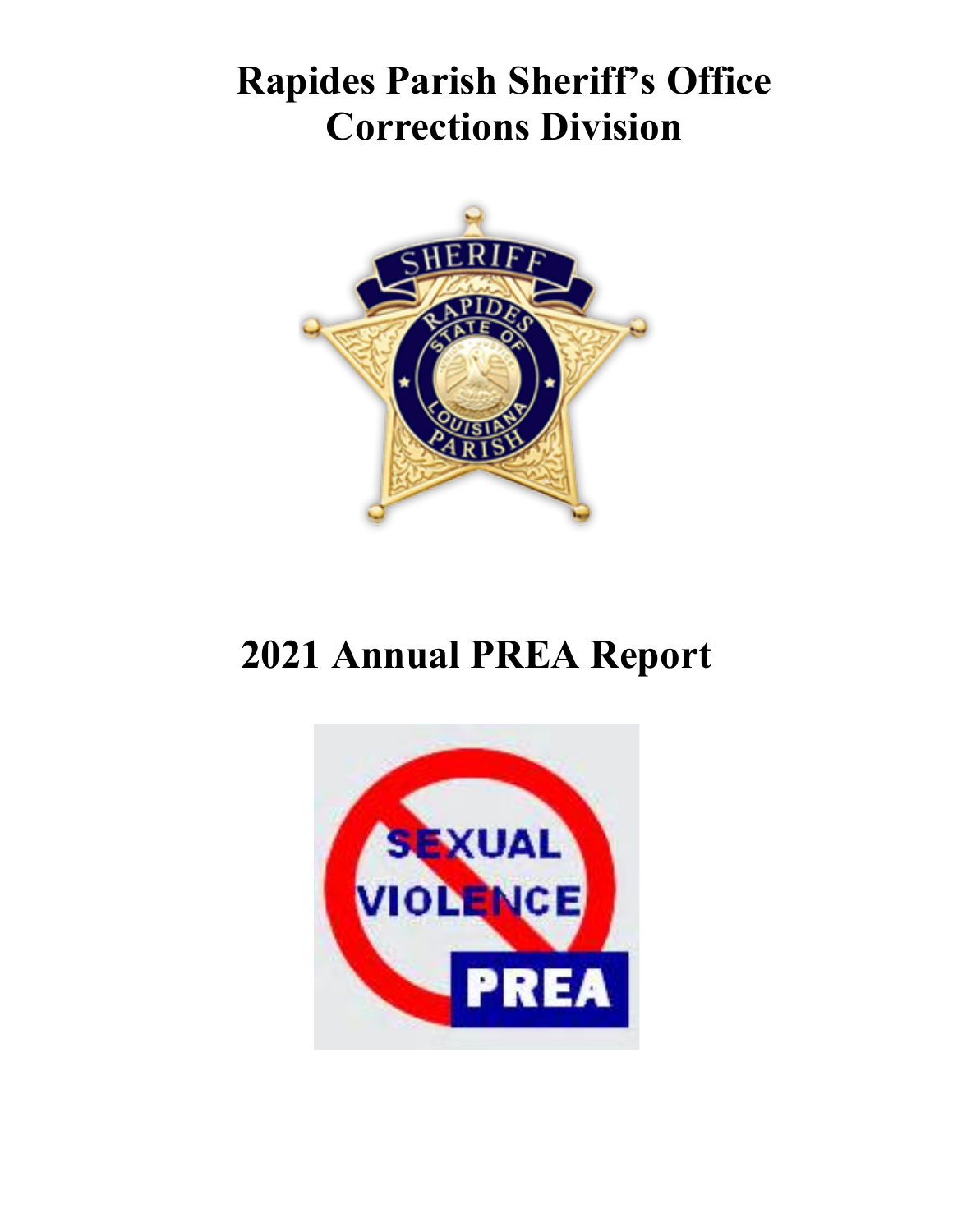#### **BACKGROUND**

The Prison Rape Elimination Act (PREA) was passed by Congress and signed into law by President George W. Bush in 2003 to prevent, detect and respond to sexual abuse that occurs in confinement settings. The National Prison Rape Elimination Commission developed national standards for reducing prison rape, which became final on June 20, 2012, when they were published by the Department of Justice (D.O.J.) in the Federal Register. PREA applies to adult prisons and jails, juvenile confinement facilities, lockups and community confinement facilities.

Implementation of the PREA Standards in combating sexual abuse in confinement facilities will be contingent upon effective agency and facility leadership, and the development of an agency's principles prioritizing efforts to combat sexual abuse. The prevention of rape, sexual assault, or sexual misconduct is a top priority for the Rapides Parish Sheriff's office. We have a zero tolerance for any incidence of rape, sexual assault or sexual misconduct; and make every effort to comply with applicable components of the Prison Rape Elimination Act (PREA) of 2003.

#### **APPROACH**

The Rapides Parish Sheriff's Office Corrections Division has long supported the principles associated with the Prison Rape Elimination Act of 2003. Respectively, years before the passing of the PREA guidelines, the Rapides Parish Corrections Division strictly enforced a zero tolerance policy of sexual misconduct within its facilities for all staff, offenders, volunteers and contractors; implemented methods of screening all offenders at intake for potential sexual victimization or predatory indicators; and has had policies to ensure that incidents of sexual assaults were investigated and prosecuted in accordance with federal and state laws.

Since the PREA guidelines were established, the Rapides Parish Corrections Division has updated departmental policies and implemented new ones in an effort to maintain compliance with all aspects of the federal standards. Some of the changes include: required annual mandatory sexual misconduct training to all staff, volunteers, and contractors, specific to the prevention, identification, reporting, and handling of offender sexual misconduct/sexual assault, including common indicators misconduct; revised policies relating to sexual abuse and misconduct; created a PREA Coordinator position to further develop, implement, and oversee our efforts to comply with the PREA standards. Furthermore, RPSO has implemented an external PREA Hotline as an independent outlet for offenders to report incidents of sexual abuse and receive advocacy support that is equal to that available to the community. The Rapides Parish Sheriff's Office and Corrections Division has undergone a Federal PREA Audit and has been given the rating of Fully Compliant as of July 23, 2016

#### **DEFINITIONS**

Once a report of sexual abuse has been investigated, the incident will be assigned a number and the disposition will be documented on a Rapides Parish Corrections Division Report and classified using one of the following findings:

**Substantiated allegation:** An allegation that was investigated and the investigation determined the incident to have occurred.

**Unfounded allegation:** An allegation that was investigated and the investigation determined that the incident did not occur.

**Unsubstantiated allegation:** An allegation that was investigated and the investigation produced insufficient evidence to make a final determination as to whether or not the incident occurred.

**Pending allegation:** An allegation that is under investigation and the outcome cannot be decided or settled due to awaiting DNA or other evidence to conclude the investigation.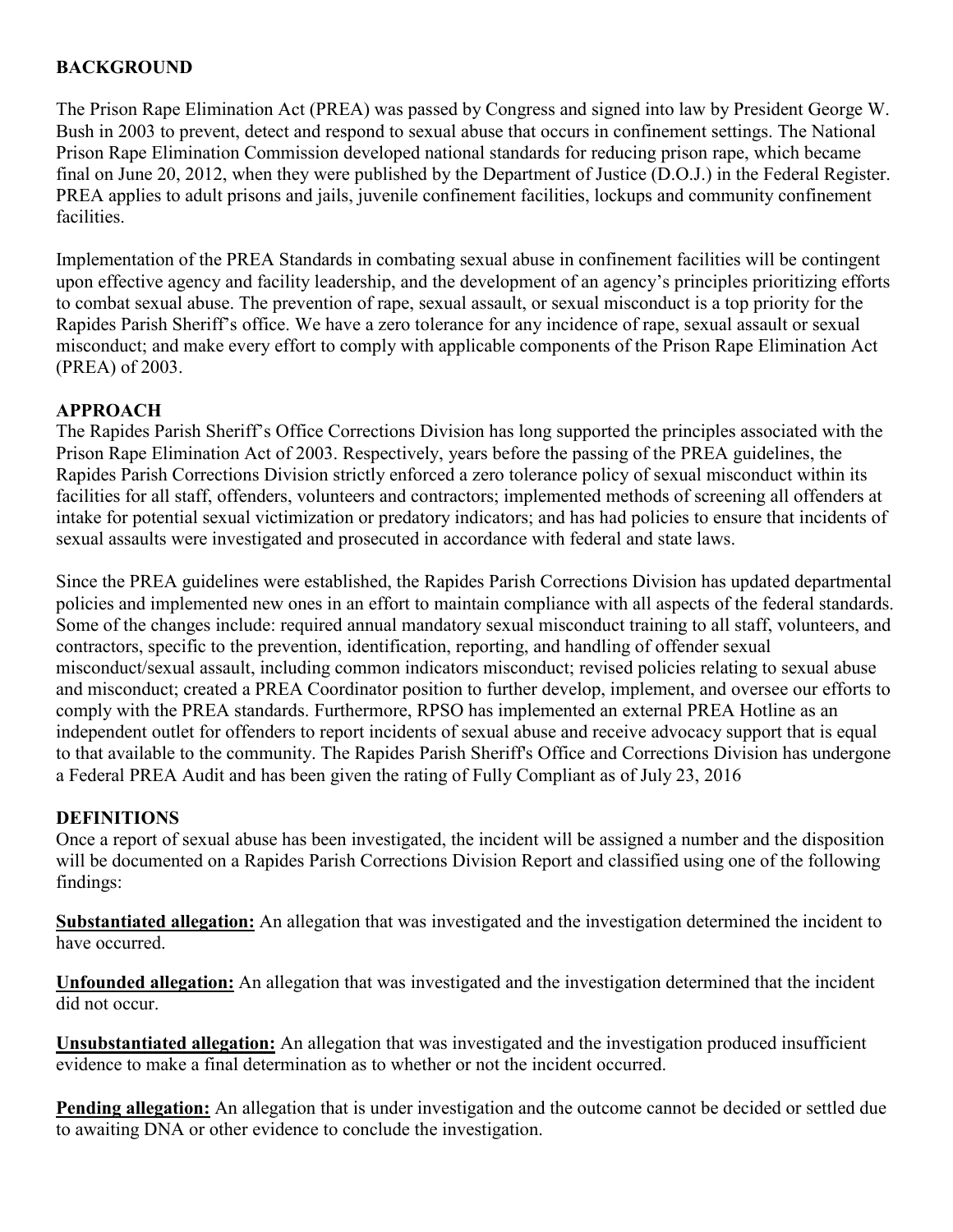The Rapides Parish Corrections Division defines sexual abuse, sexual misconduct and sexual harassment as the following:

## **A. Offender on Offender**

- a. **Sexual Abuse:** Includes any of the following acts if the offender does not consent or was coerced into such act by overt or implicit threats of violence; or is unable to consent or refuse:
	- aa. **Non-consensual Sexual Acts:** Contact between the penis and the vulva or the penis and the anus, including penetration, however slight. Contact between the mouth and the penis, vulva, or anus; or penetration of the anal or genital opening of another person, however slight, by a hand, finger, object, or other instrument.
	- bb. **Abusive Sexual Contact:** Intentional non-penetrative touching, either directly or through the clothing of the genitalia, anus, groin, breast, inner thigh, or buttocks of another person, excluding contact incidental to a physical altercation.
- b. **Sexual Harassment:** Repeated and unwelcome sexual advances, requests for sexual favors, verbal comments, gestures, or actions of a derogatory or offensive sexual nature by one offender directed toward another.
- **B. Staff Member, Volunteer, Official Visitor or Other Agency Representative on Offender** 
	- a. **Sexual Abuse:** Includes any of the following acts, with or without consent of an offender. Sexual relationships of a romantic nature between staff members, official visitors, volunteers or other agency representatives and offenders are included in this definition.
		- aa. **Sexual Misconduct**: Any attempt, threat, request or intentional contact between the penis and the vulva or the penis and the anus, including penetration, however slight. Contact between the mouth and the penis, vulva, or anus; or penetration of the anal or genital opening of an offender, however slight, by a hand, finger, object, or other instrument, excluding contact incidental to a medical examination.
			- aaa. Sexual misconduct also includes occurrences of indecent exposure, invasion of privacy or staff voyeurism for reasons unrelated to official duties or where there is intent to abuse, arouse or gratify a sexual desire.
	- b. **Sexual Harassment:** Repeated verbal comments or gestures of a sexual nature to an offender by a staff member, official visitor, volunteer or other agency representative, including demeaning references to gender, sexually suggestive or derogatory comments about body or clothing or obscene language or gestures.

## **PREA ACTIVITY REPORT**

Offenders may confidentially disclose incidents of sexual abuse and sexual harassment to any staff member, either verbally or in writing or by calling the 24 hour Sexual Assault Center Hotline from any of the phones located in the offender housing units. This process allows for confidential reporting by offenders 24 hours per day, 7 days per week. Administrative investigation shall be completed no later than 90 days of the initial filing of a complaint or grievance; or within 5 days of filing an emergency grievance.

### **2021 PREA STATISTICS** Available upon formal request

### **ASSESMENT**

After reviewing all of PREA incidents reports for 2021, it was determined that there are no change in policies or procedures needed. There was no physical barriers identified and staffing levels were determined to be adequate but in need for more hiring to become fully staffed. The Corrections Division is taking steps to provide more training to staff for investigations specifically related to PREA and encourages staff to interact with and educate offenders on how to prevent sexual abuse. Staff will also be offered the opportunity on a limited basis for training for sexual assault victim advocates. Staff will also be retrained in escorting procedures and crime scene